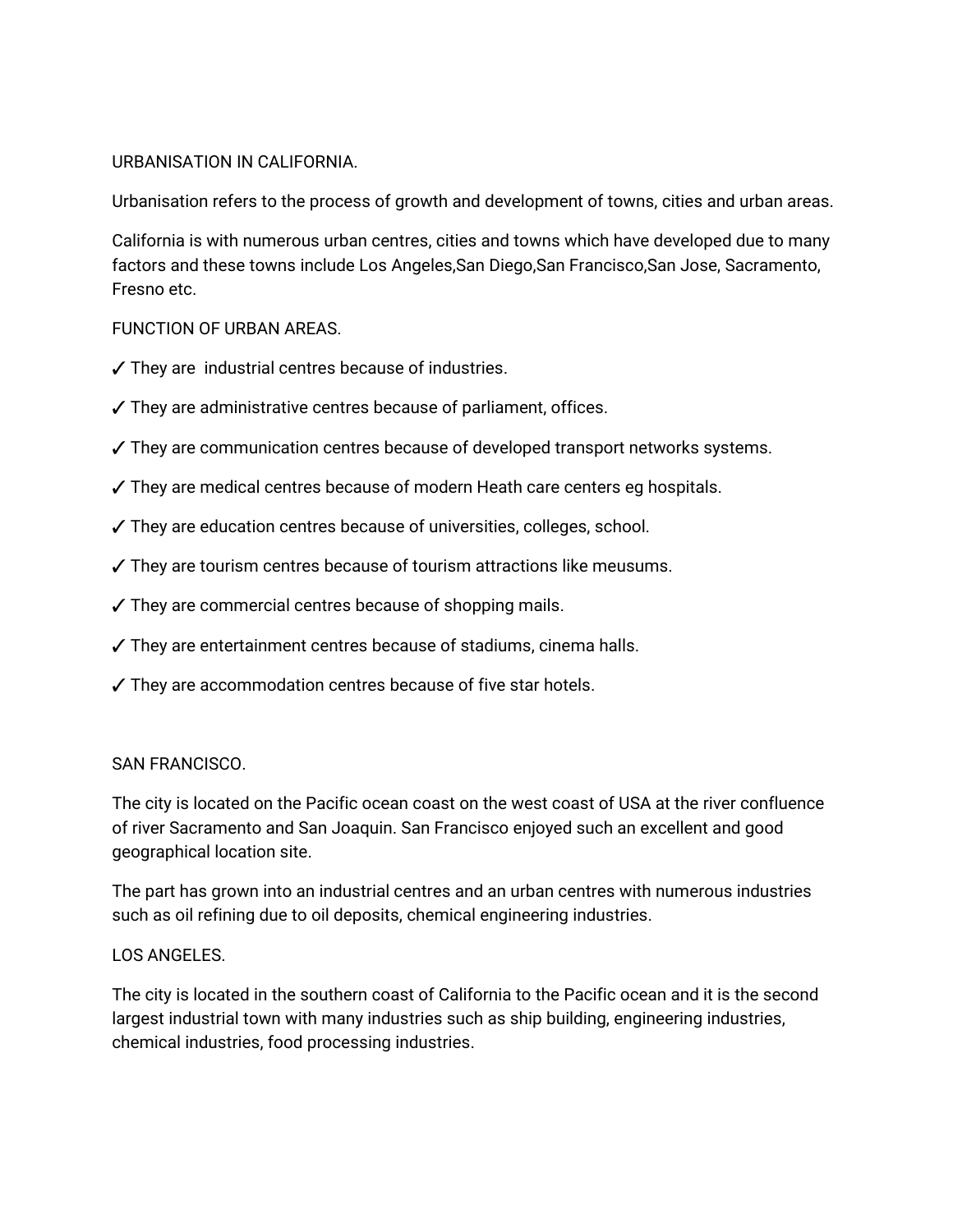# FACTORS OR CONDITIONS WHICH HAVE FAVOURED THE DEVELOPMENT AND GROWTH OF URBAN AREAS IN CALIFORNIA.

### Physical factors.

\* presence of large water bodies around California e.g Pacific ocean which provides water used in urban areas for industrial and domestic use.

\* Presence of favourable climatic conditions in California e.g ice free seasons which attract settlements in these urban areas.

\* Presence of numerous rivers in California e.g Sacramento, Colorado which help to generate HEP used in Los Angeles e.g San Francisco, San Diego etc.

\* Large extensive land in California e.g in Hollywood which is used to set up infrastructures like roads in Urban centres and for expansion of urban areas.

#### Human factors.

\* Skilled labour in California e.g town administrators who have helped to do work in these urban areas.

\* Sufficient capital in California e.g from government and investors which has been used to pay workers, taxes and developed urban areas.

\* Efficient and reliable transport networks in California e.g helicopters,roads which are used to transport people in Urban centres e.g San Diego, Los Angeles, San Francisco.

\* Favourable and supportive government policy in California e.g tax holiday which have helped to attract investors and market to urban areas.

\* Presence of wide and ready market in California e.g domestic and international levels eg Europe, Asia which has helped to buy products of industries in urban areas.

\* Advanced and modern technology in California e.g underground trains, helicopters which have simplified work in Urban centres.

\* Sufficient power supply in California e.g HEP generated from rivers like r.sacramento, Colorado which is used for domestic and industrial purposes in Urban centres.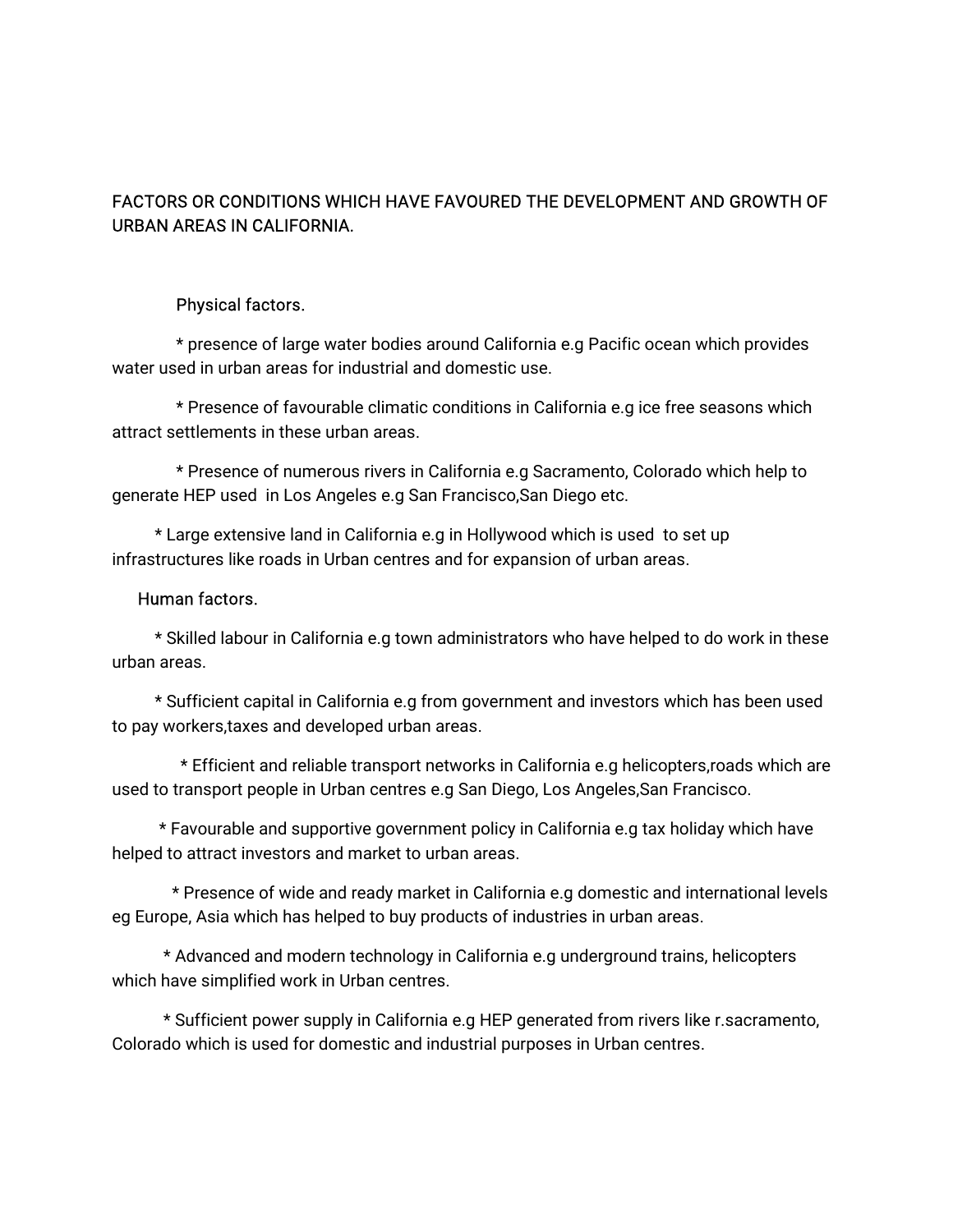\* Political stability in California e.g police that keep law and order which has attracted investors and market to urban areas.

# CONTRIBUTIONS/IMPORTANCE/BENEFITSOFURBANISATIONTOTHEDEVELOPMENT OF CALIFORNIA.

\* It has provided employment opportunities to the people of California e.g administrators which has earned them income.

\* It has generated revenue to the government of California which has been used to development infrastructures like roads, schools and hospitals.

\* Urbanisation has promoted infrastructural developments in California e.g school roads which have improved standards of living in California.

\* Urbanisation has promoted international relations between California with others like Europe Asia which has helped to promote peace and unity in the region.

\* It has provided market to others sectors in California e.g agricultural industry, tourism which has helped others sectors earn income for development.

\*Ithaspromotededucationandresearche.gUniversitiesandcollegesinCaliforniawhich has helped students to acquire knowledge and skills about urban planning Field.

# PROBLEMS AND CHALLENGES FACED BY URBAN AREAS IN CALIFORNIA.

\*Unfavorable climatic conditions e.g winter which interrupts daily activities hence limiting production.

\* High costs of transport in California e.g helicopters which is expensive to construct and maintain hence high spending urban centres.

\* Limited skilled labour in urban centres this has made work and production difficult in California..

\* Unsupportive government policy e.g high taxation in California which has discouraged investors and market in Urban centres.

\*OccurrenceofaccidentsespeciallyroadaccidentsinCaliforniawhichhascaused injuries and death.

\* Political instability especially threats from terrorists discourage investors and market.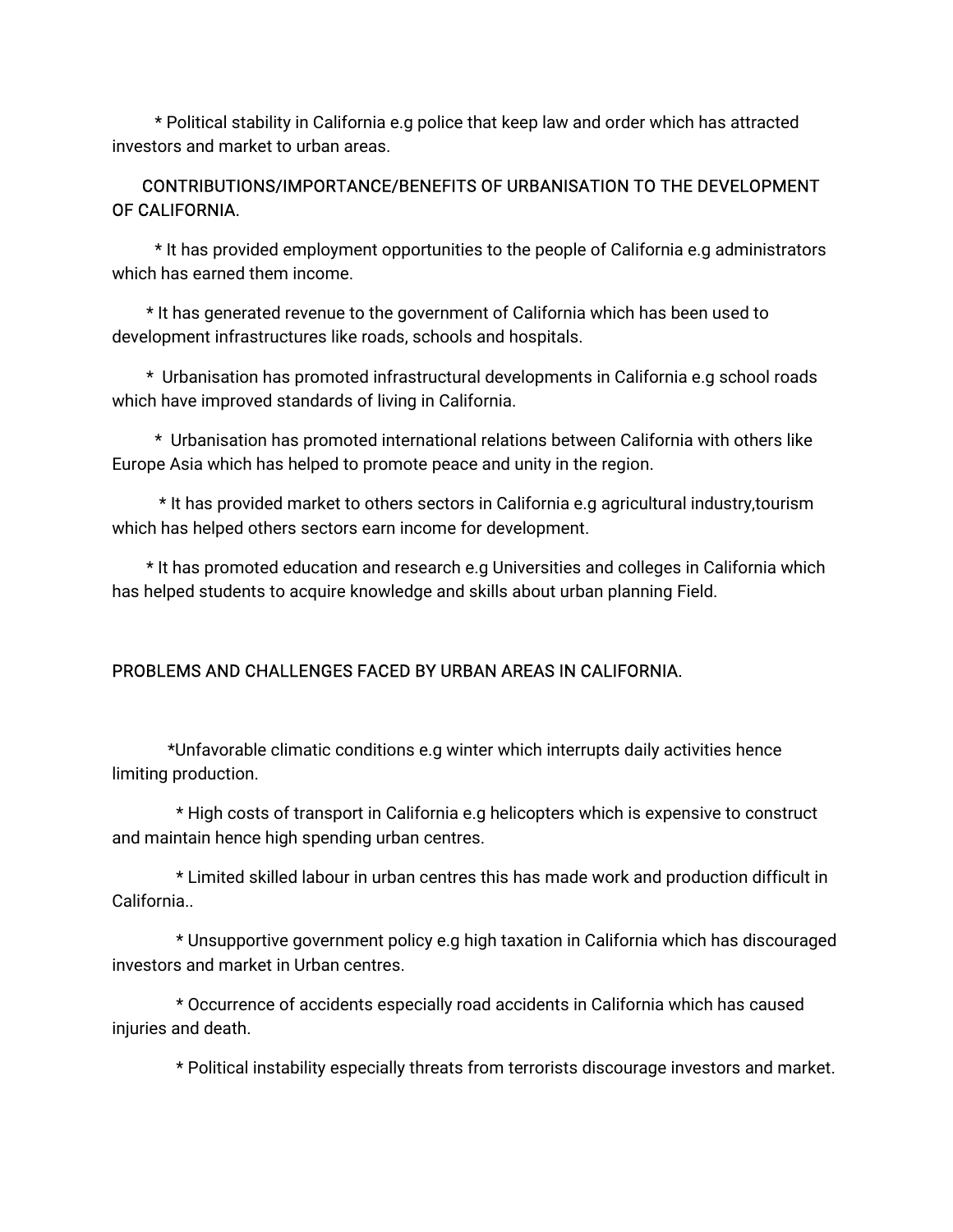\* Labour migration to other sectors e.g fishing which has slowed and discouraged the development of Urban areas.

\* Low levels of technology e.g duplicated machinery which make work and production difficult in film making sector.

# WAYS OF IMPROVING OR SOLUTIONS TO THE PROBLEMS FACED BY URBAN AREAS IN **CALIFORNIA**

\*Mechanisation such as use of machines should be used to solve the problem of shortage of skilled labour.

\* Putting traffic regulations to minimize the occurrence of accidents.

\*Construction of modern transport networks to easy the transportation of people.

\*Modern advertisements to attract Investors to develop urban areas.

\*Use of advanced technology to solve the problem of low levels of technology.

\* Improvement on workers conditions in Urban areas to solve the problem of labor migration.

# PROBLEM RESULTING OR CAUSED BY URBAN AREAS TO THE HUMAN AND PHYSICAL ENVIRONMENT IN CALIFORNIA

#### Effects on the Human environment.

 $\checkmark$  Accidents occurrence during rush hours leads to injuries and loss of lives.

√Labour migration in other sectors leading to labor shortage in other sectors eg fishing.

 $\checkmark$  rural urban migration which leads to over population in the urban towns.

 $\checkmark$  Displacement of people leading to creation of unplanned settlements eg slums.

 $\checkmark$  Regional imbalance in the country which leaves Urban towns more developed than other town.

 $\checkmark$  urban related problems like prostitution which increase high crime rates in industrial towns.